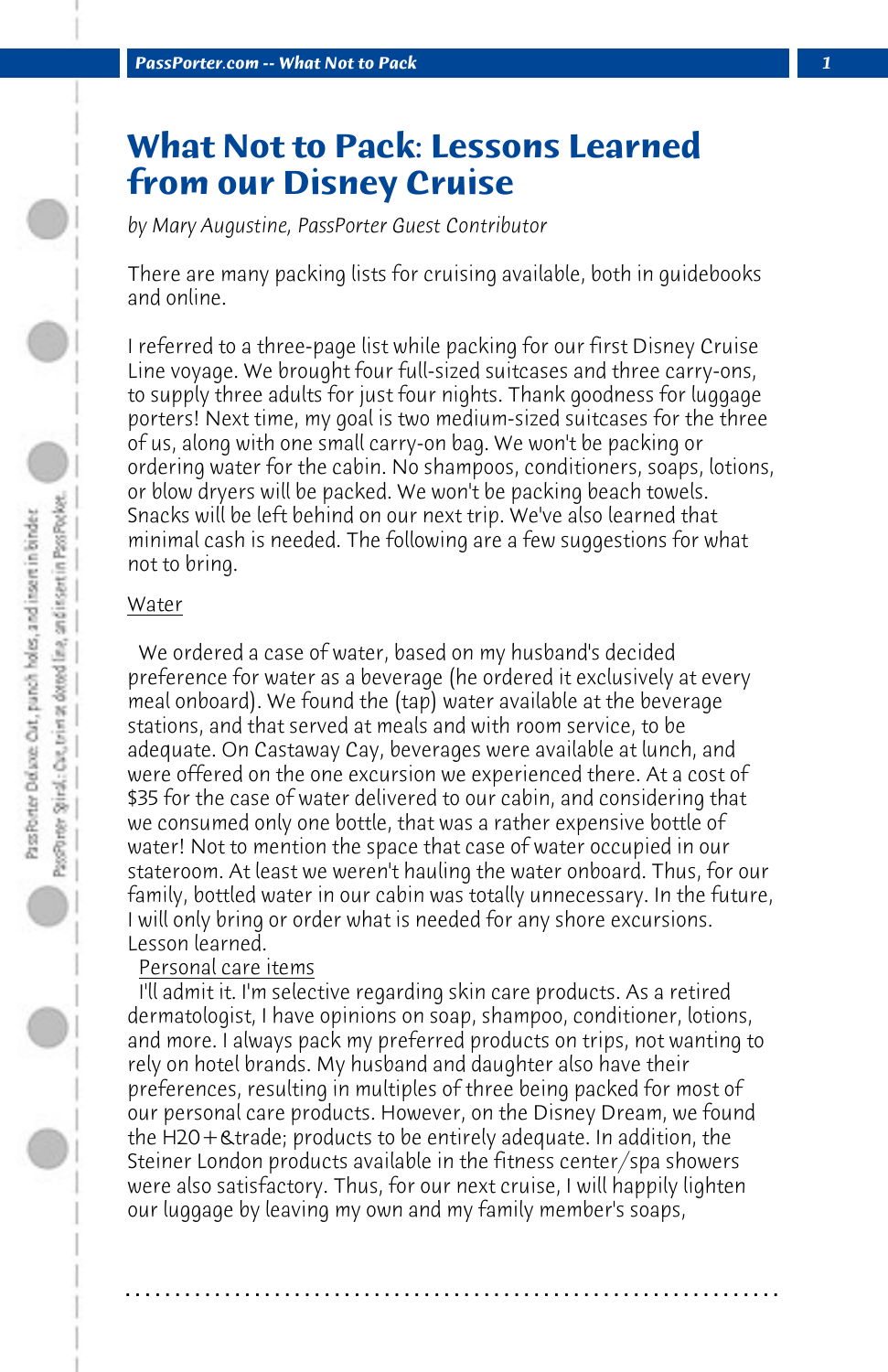shampoos, conditioners, and lotions at home.

 I read that some have found the hair dryers on the Disney Dream to be rather weak and inadequate. I, too, found ours to have little air output, until I read the instructions, stating it should be plugged into the round outlet, found on the right hand panel of the stateroom desk. This made quite a difference in the output, and it worked satisfactorily for us. By now, I should know this - when in doubt, read the instructions! No need to pack a blow dryer for our next Disney Dream cruise.

#### Beach towels

 Living in the mountains of Colorado, we look forward to the beaches and swimming while cruising. I assumed that we should bring beach towels to enjoy these activities. We learned that this was completely unnecessary, as towels were provided at the pools onboard, in the fitness center and spa, and were also available in abundance at the dock on Castaway Cay. Additional items eliminated from the packing list!

#### Food/ snacks

 We brought a cache of snacks and packaged food for our daughter, who is gluten-sensitive. Of course, we contacted the Disney Cruise Line about her food sensitivity in advance (must avoid wheat, oats, rye, and barley), filled out the appropriate forms, and ensured that this was annotated on our reservation. Yet, as our experience with travel elsewhere has been that gluten-sensitive accommodations are often lacking, we arrived prepared for the worst. As soon as we boarded the Disney Dream, we headed to Cabanas for lunch. We asked a passing Cast Member about speaking to the Head Server, and within moments, we were speaking to him, receiving information about the buffet, and offers of specific gluten-free products (such as bread), as well as instructions regarding our evening meal. Every meal onboard went well. This was probably the highlight of the cruise for our daughter, who has experienced restaurants being less than accommodating, occasionally misguided, and sometimes indifferent to gluten-sensitivity. Our wonderful Disney Dream servers made every meal a celebration, which included special items for our daughter. We are unaware of any instances of errors in accommodating her gluten-sensitivity. We were overwhelmed with the special attention to her dietary concerns. For our next sailing, we will eliminate that suitcase of gluten-free packaged food and snacks.

## Cash

 We were aware that the Key to the World Card was the exclusive method of paying for items onboard and at Castaway Cay (except for room service tips, and stamps on Castaway Cay), but just couldn't resist

**. . . . . . . . . . . . . . . . . . . . . . . . . . . . . . . . . . . . . . . . . . . . . . . . . . . . . . . . . . . . . . . . . .**